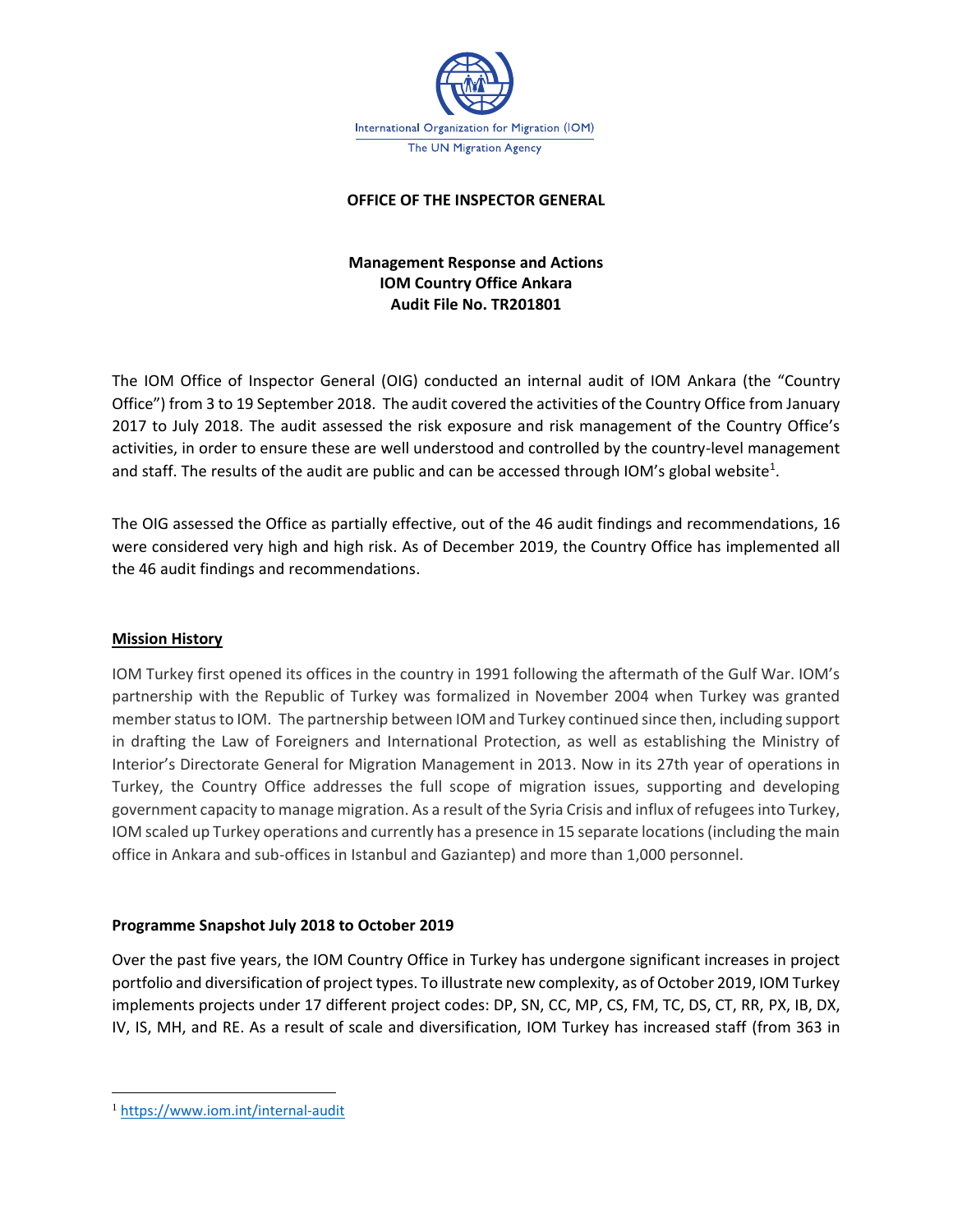

January 2017 to 1,011 in October 2019), office facilities, and other assets to efficiently and effectively implement the multi-sectoral programme portfolio.

## **July 2018 IOM Turkey Portfolio (end of Audit Period):**

- 14 contributing donors
- 45 active-ongoing projects
- USD 98.6 million in active-ongoing project funds

### **October 2019 IOM Turkey Portfolio:**

- 23 contributing donors
- 58 active-ongoing projects
- USD 165.9 million in active-ongoing project funds

#### **Main Achievements 2018-2019**

- In 2018, secured amendment to Host Country Agreement recognizing IOM as Related Agency of UN.
- In eight years of Syria Crisis, the Country Office has expanded its large-scale and diverse programme portfolio in the midst of fundraising and operational challenges for UN, nongovernmental organizations, and greater humanitarian community inside Turkey and Syria.
- Maintained resettlement operations through increase in EU resettlement activities in midst of global reduction in resettlement caseload from USRP.
- Expanded and professionalized supply chain/logistics/warehouse operations to accommodate increasing stock required for Turkey and Syria operations. As a result of performance, Turkey was selected as an IOM Regional Logistics Hub.
- In 2019, secured second award from the EU Instrument (EUR 30 million) for contributing to Stability and Peace (IcSP) to procure nine state of the art search-and-rescue vessels for the Turkish Coast Guard.

### **Main Challenges 2018-2019**

UN Salary scale in Turkey for national staff has been a challenge for recruitment and retention of quality national staff. Hundreds of IOM national staff have left the Country Office for other opportunities with better compensation packages, including Government of Turkey, diplomatic missions, other UN agencies, and even implementing partner non-governmental organizations.